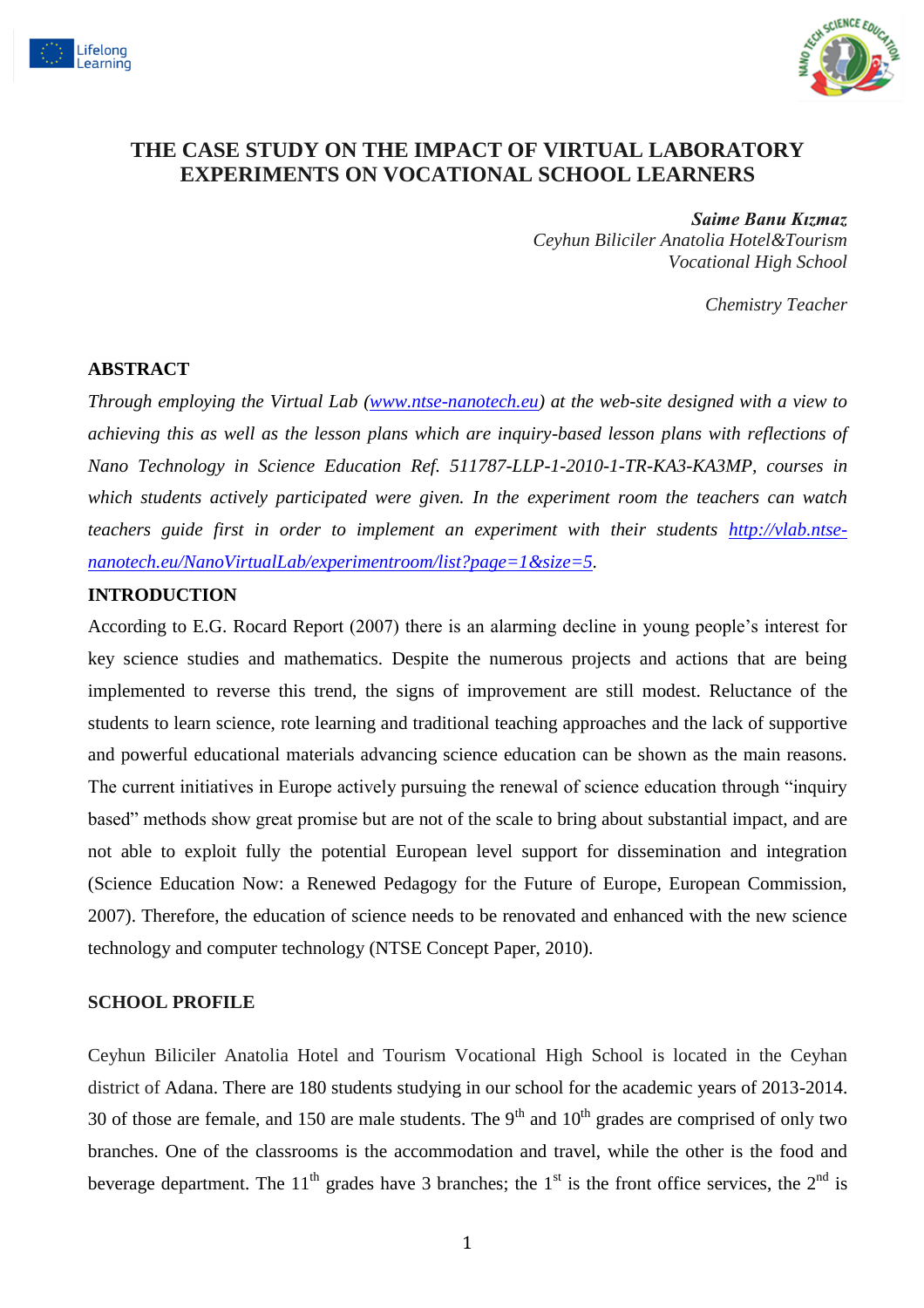



the floor services, and  $3<sup>rd</sup>$  is the kitchen department. The 12<sup>th</sup> grades also comprise of 3 branches. 2 of these are kitchen, and one is the service department.

#### **WORK GROUP**

The application has been carried out with 15 students as of  $9<sup>th</sup>$  class 1<sup>st</sup> semester. 3 of them are females, and 12 are males. However, at the beginning of the second semester, 3 of these students dropped out of school, therefore the study was maintained with 1 student. 2 of those are females, and 10 are males. The application was carried out over the students of the department. Throughout the application, particular sections and activities of the below mentioned 7 experiments in the Virtual Laboratory have been carried out within a 3-week period as 16-hour long applications.

#### **METHOD**

In this study, the lesson plans entitled "Understanding Nanotechnology", "Making Origami Buckyballs", "Nanocrystal Fabrication", "Lotus Effect", "Iron Nanoparticles and Ferrofluids", "Waves and Dancing Ferrofluid, and "LEDs", which are inquiry-based lesson plans with questionnaires of Nano Technology in Science Education, courses in which students actively participated were given for 3 weeks. Pre and post test designed was conducted. The results of the questionnaire were analyzed according to the frequency of the answers. The results were identified and explained with the clustered bars.

#### **EMPIRIC PROCEDURE**

Empiric procedure is explained in a timely fashion below.

- 1. While planning the education, integration of inquiry based learning, improving digital and science literacy drawn out in scope of the NTSE project have been taken into consideration and each activity aims to gain these competences.
- 2. The week before the commencement of the implementation of the empiric process, the project expert has met the test group students and informed them on the implementation and tried to motivate them to willingly participate.
- 3. Before the implementation of the experiments, the access to the virtual laboratory and the sections were introduced.
- 4. Two hours of lesson were dedicated for virtual and hands on activities.
- 5. Each activity was done in groups of 3 or 5 to engage the students into active learning process.
- 6. The virtual laboratory implementations were conducted through following the steps of the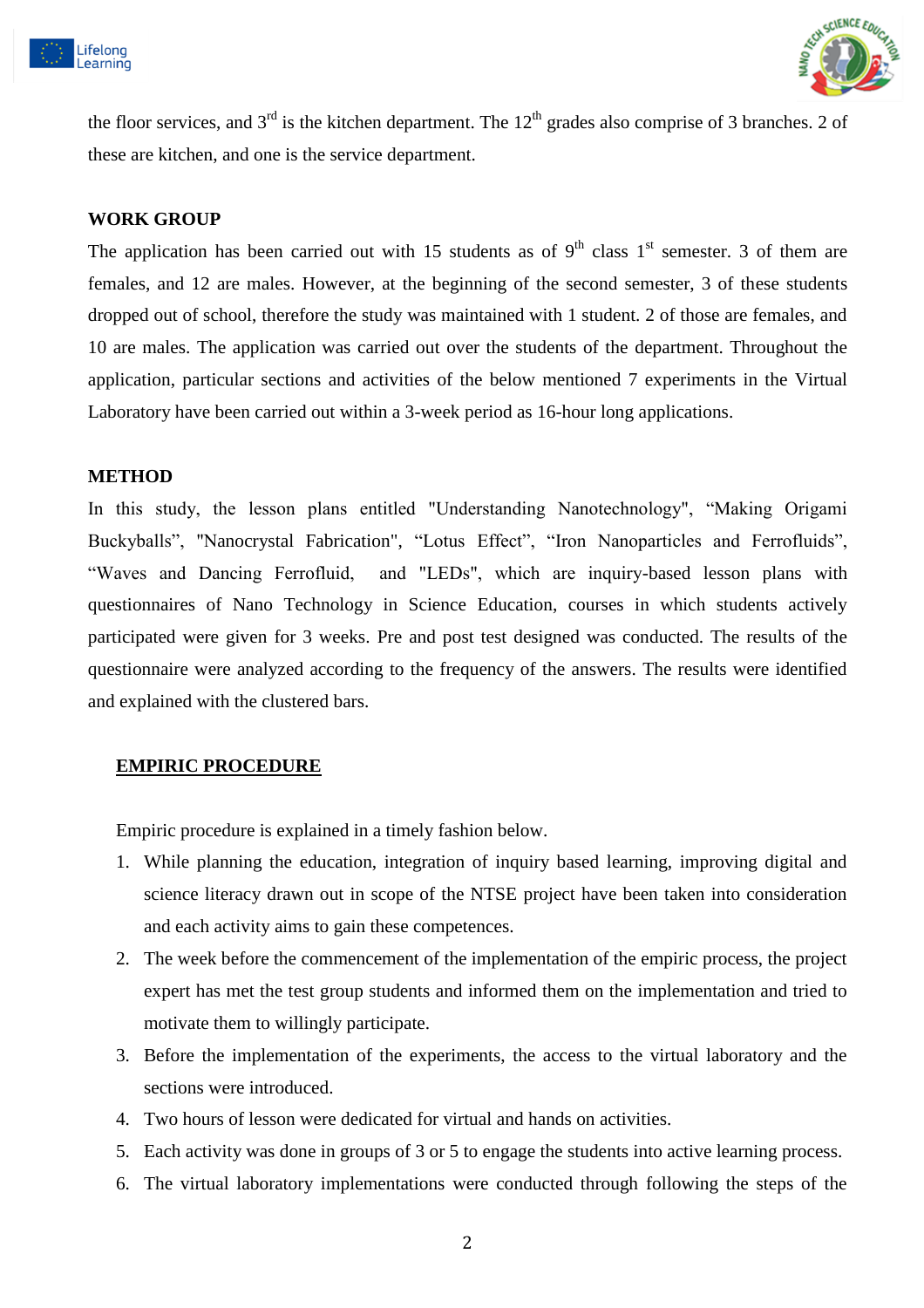



teacher guide of the Nanocrystal Fabrication experiment integrating the steps of Inquiry Based Learning as in the following;

- $\triangleright$  First teachers played the video about the "Nanocrystal Fabrication" in movie section,
- $\triangleright$  Before opening the simulation about the "solution", the teacher prepares a solution of hot water and sugar to recall their previous knowledge about the solubility, solutions and dissolution. The teacher provides monitoring of the process of the formation of nanocrystals.
- $\triangleright$  Later visited the simulations and played them in the order of the four simulations (dissolution, molecular dissolution, precipitation, molecular precipitation) in interaction section.
- "Sugar Cubes" and "toothpick" activities were conducted by following the Teachers' Guideline. By conducting the hcp structure template activity in the NTSE KIT, they are enabled to acknowledge the crystal structure of the solid substances.– substance and its properties in chemistry and physics.
- 7. The "Power of Ten" video in the "Understanding Nanoscale" experiment is viewed. The Nanoscale Ruler activity is conducted. Measuring length in nanometers is written in scientific notation – exponential numbers in mathematics. Measuring length is converted from nanometer to centimeter – measurement in physics.
- 8. In the "Making Origami Buckyballs" experiment, primarily the origami video is watched, and the buckyball activity in the NTSE KIT is performed. This activity is about one of buckball's characteristics, that is the bonding of the carbon atoms with the covalent bonding. - Covalent bonding in chemistry.
- 9. In the "Lotus Effect" experiment, the "Hydrophobic Paper", and "Lotus Effect" videos are viewed, The "Hydrofobic Textile", and "Magic Sand" activities in the NTSE KIT are performed. The Textile and sand here do not like water (hate water), that is they are hydrophobic – hydrofobic and hydrophile in chemistry and physics.
- 10. In the "Iron Nanoparticle and Ferrofluids" experiment, the "Iron Nanoparticle", and "Ferrofluids" videos are viewed. The "Ferrofluid" activity in the NTSE KIT is performed. It is observed that the ferroluid is magnetized when approached by a magnet and then the interaction of the iron dust with the magnet is observed. - magnetism in physics.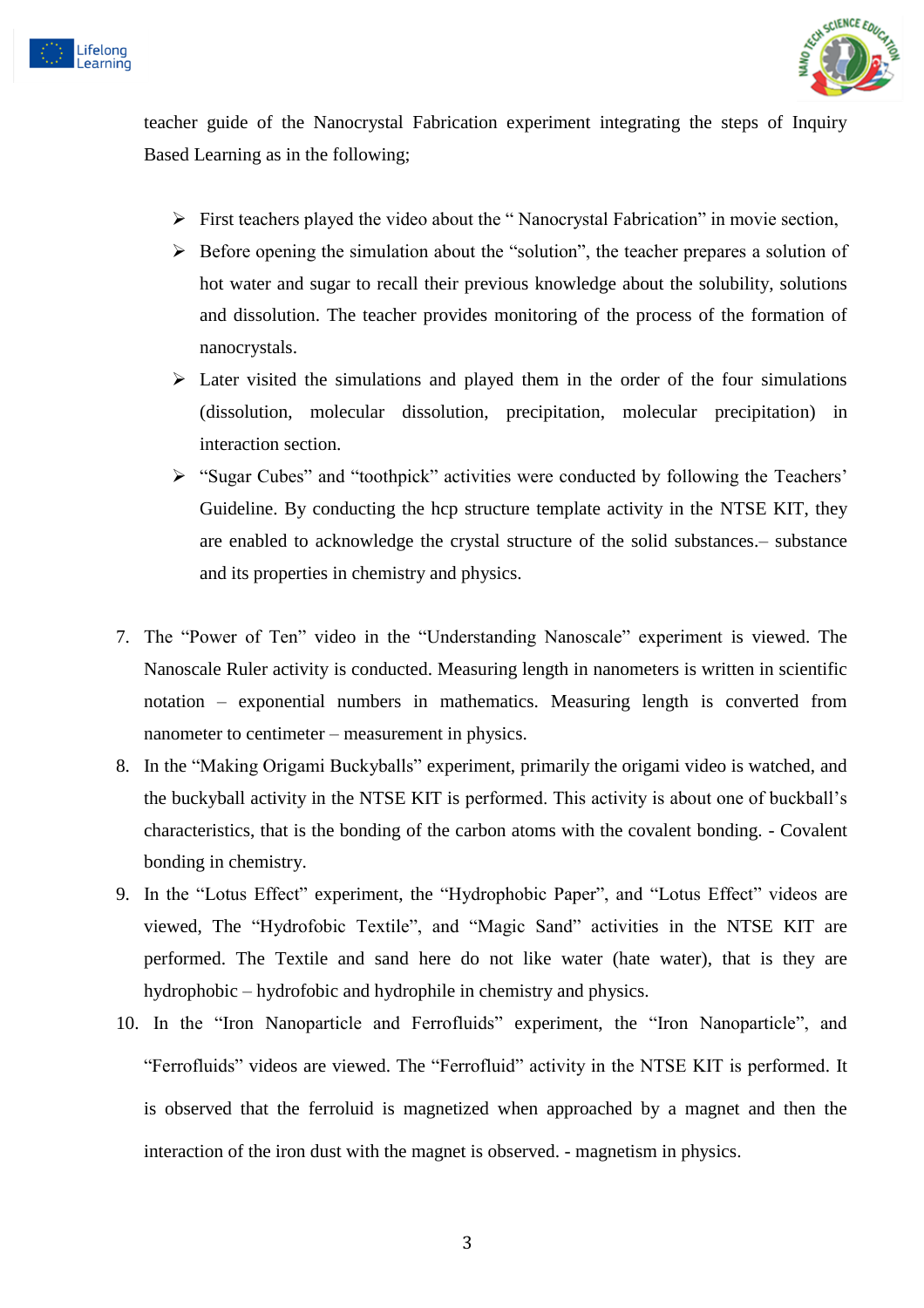



- 11. In the "Waves and Dancing Ferrofluid" experiment the "Dancing Ferrofluid" simulation is viewed. The relationship between voltage and ferrofluid is discussed. - magnetism in physics.
- 12. "Colors", "Current", and "Energy and Wavelenght" videos in the "LEDs" experiment are viewed. The LED Strip activity in the NTSE KIT is conducted. The structure of the LEDs are examined – the nature of physics in physics.

### **FINDINGS AND COMMENTS**

The survey results are presented on the same table as the first and second test results, and interpreted together with the clustered bar tables. The results are analyzed based on the frequency of the results.

#### *Table 1.*

*The pre-test and post-test frequency values regarding the question: "How interested would you be to learn the below-mentioned science topics in your science classes?"*



In Table 1, the very interested topics "the nature of sound  $\&$  its properties" and "saving and use of energy" stay the same. Apart from these topics, significant differences are seen in the topic "how the radios and TVs work" changes after classroom implementation. The popular topic, the differences in student answers have appeared especially in the topic chemicals and their properties is the popular in the  $1<sup>st</sup>$  and  $2<sup>nd</sup>$ questionnaires.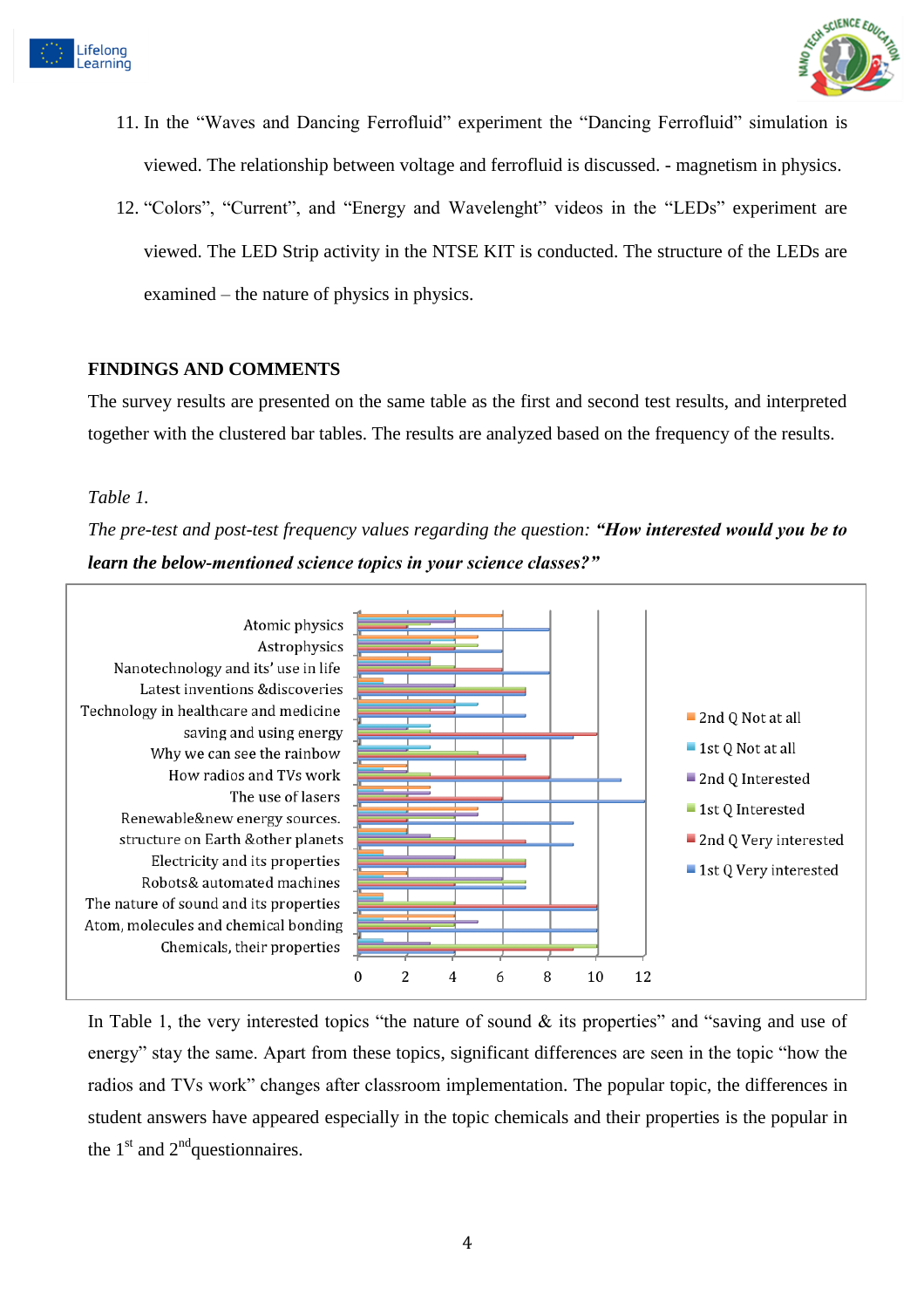



# *Table 2.*

*The pre-test and post-test frequency values regarding the question: "What do you think about the science education at school?"*



According to Table 2, the only significant difference between student answers before and after the application appeared in the items "I like school science more than most other subjects". In the 1<sup>st</sup> questionnaire it was 4 than it increased 10. It is more than 50% increase. These result shows that the applications conducted had a significant effect on their attitudes and opinions about the science classes at school.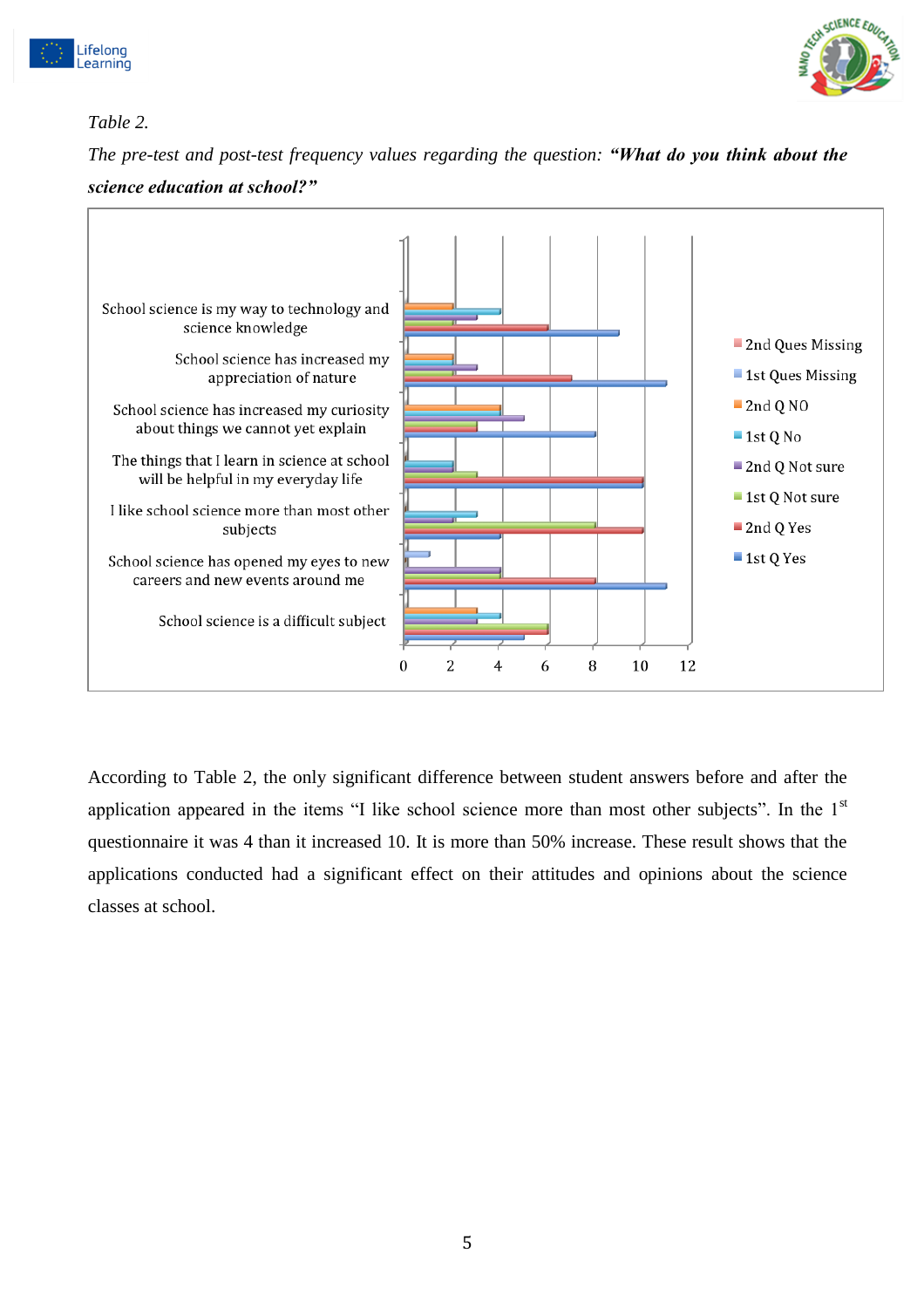



# *Table 3.*

*The pre-test and post-test frequency values regarding the question: "according to me, the best ways to learn more on science and technology"*



According to Table 3, the only significant difference between student answers before and after the application appeared in the item "reading text book". According to the pre-test, 7 students stated that the best way to learn in science and technology is to have lectures in the classroom. On the other hand, 4 students showed an attitude change in the post-test with the item guided walks in the nature. The other items are in favor of the pre-test.

### *Table 4.*





According to Table 4, the answers to the question "*Would you prefer learning facts on scientific topics on the computer and on the Internet?" have resulted with the same results. In pre& post test all students said YES.*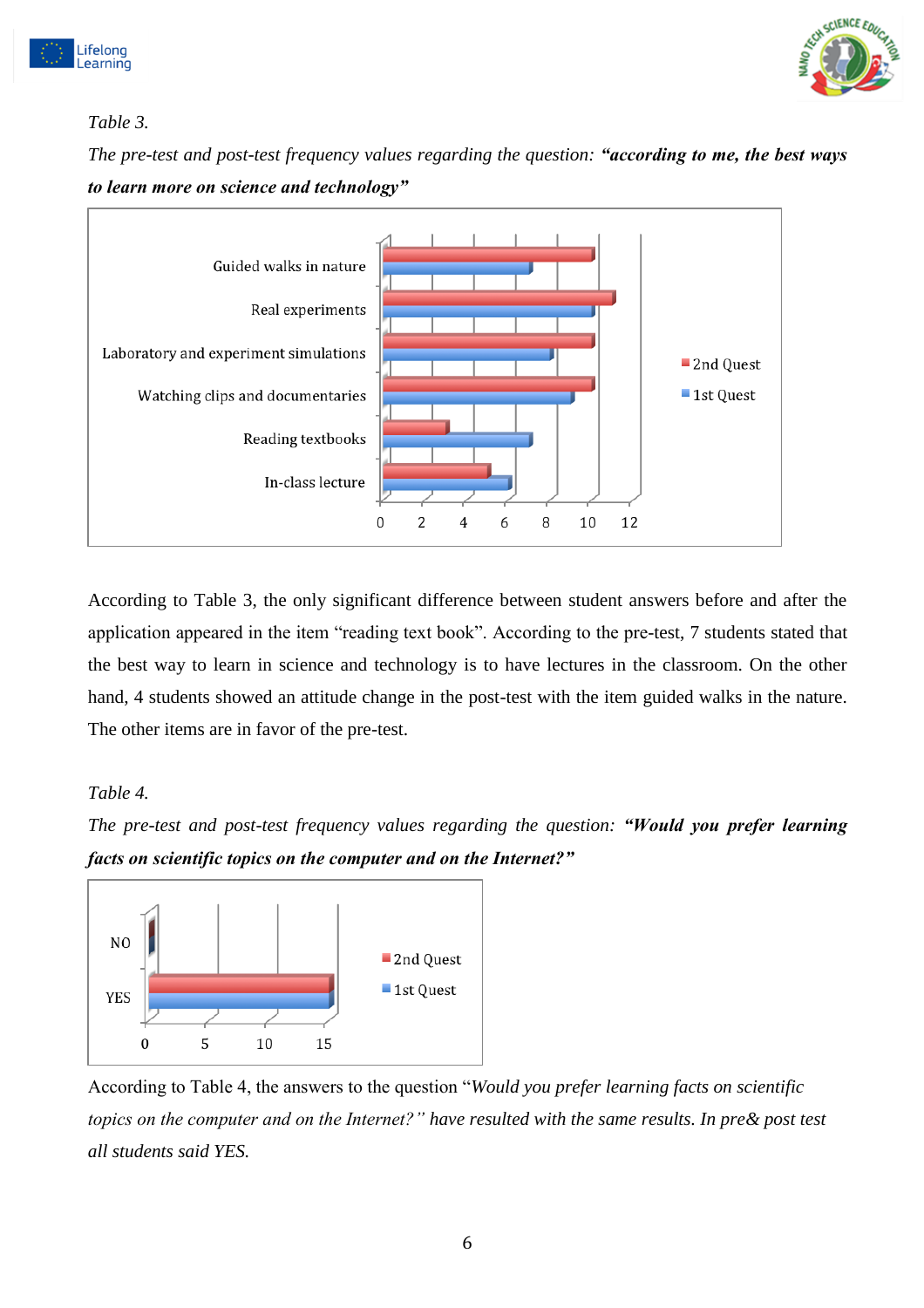



### *Table 5. If your answer is "Yes" please define which devices you would prefer to use:*



According to Table 5, highly selected items virtual experiments and video clips are the same. However the number of power point presentations and images increased after classroom implementation.

### *Table 6.*

# *The pre-test and post-test frequency values regarding the question: "Which virtual platforms would you prefer to use in order to get more information about scientific topics?"*



According to Table 6, there is meaningful and significant difference between the pre-application and post-application answers for the question *"Which virtual platforms would you prefer to use in order to get more information about scientific topics?*. The item, Social networks – for example facebook